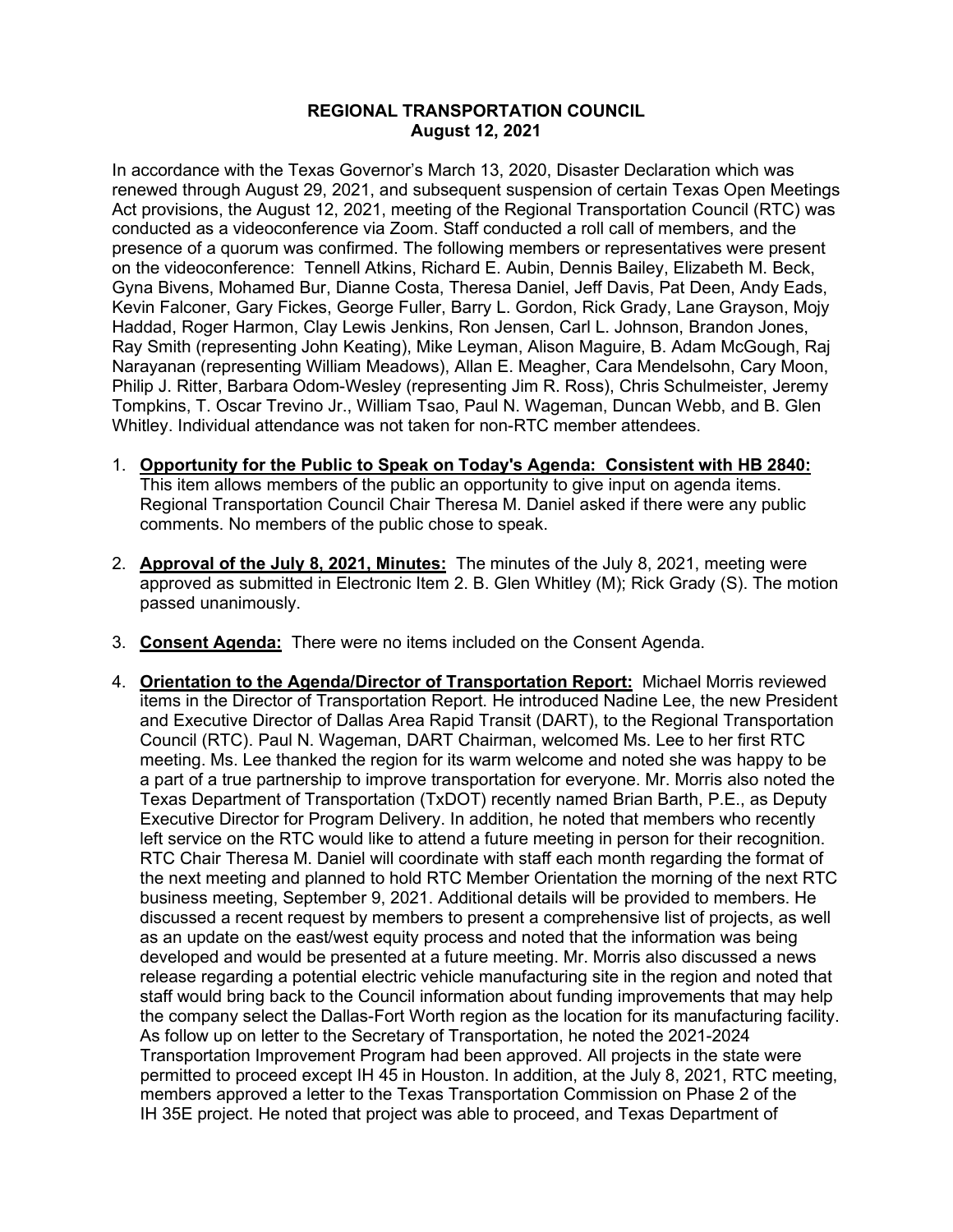Transportation meetings have begun on SH 183. A letter to the region on the Margaret McDermott Bridge was provided in Electronic Item 4.1. In addition, it was noted that progress continued on the Fort Worth Bypass Channel and information about the project was included in Electronic Item 4.2. A press release regarding the early completion of IH 635/SH 121 was provided in Electronic Item 4.3. Electronic Item 4.4 included information on a Green Transportation Infrastructure Workshop scheduled for August 24, 2021, and he also noted that the deadline for Blue-Green-Grey proposal submittals was 5:00 pm on Friday, August 13, 2021. RTC Chair Daniel recognized Transportation Department Air Quality staff for their commitment to the region and presented a resolution passed at the August 4 Dallas County Commissioners' Court meeting supporting Clean Air Action Day. A copy of the resolution was provided as an electronic handout in Electronic Item 4.13. Chair Daniel noted the importance of taking a moment periodically to recognize actions of the region, communities, and individuals that impact the region. Current Dallas-Fort Worth Clean Cities events were provided in<https://www.dfwcleancities.org/events> and air quality funding opportunities for vehicles in [https://www.nctcog.org/trans/quality/air/funding-and-resources.](https://www.nctcog.org/trans/quality/air/funding-and-resources) Electronic Item 4.5 contained a status report for the current ozone season. Information on the North Texas Unmanned Aircraft Systems Safety and Integration Initiative's Community Integration Working Group was provided in Electronic Item 4.6 and opportunities to attend a monthly Know Before You Fly Your Drone Workshops were provided at [https://www.northtexasuas.com/UAS-Taskforce#Workshops.](https://www.northtexasuas.com/UAS-Taskforce#Workshops) The most recent Auto Occupancy/High-Occupancy Vehicle Subsidy Report was provided in Electronic Item 4.7, and Electronic Item 4.8 contained the August online input opportunity notice. The current Public Comments Report was provided in Electronic Item 4.9, recent correspondence in Electronic Item 4.10, recent new articles in Electronic Item 4.11, and recent press releases in Electronic Item 4.12.

5. **Ensuring Equity: Dallas Opportunity Zone 1 Funding Partnership and Federal Transit Administration Areas of Persistent Poverty Grant:** Michael Morris presented details of the Dallas Opportunity Zone 1 funding partnership to address transportation investment equity in the region. As part of its action on the Assessment Policy in April 2019, the Regional Transportation Council (RTC) committed to additional funding for improvements in the opportunity zone. This funding would continue the RTC's investments to promote community revitalization in Environmental Justice neighborhoods and improve various deficiencies. The first proposed project was Lancaster Road from Keist Boulevard to Ledbetter Drive to improve pedestrian connections along the Dallas Area Rapid Transit lightrail line and near the Veteran's Administration hospital. Approximately \$2 million in Surface Transportation Block Grant Program (STBG) funds were proposed. The second proposed project would include reconstruction, sidewalks, drainage improvements, and streetlights on Eads/Hutchins Avenue from Eads/Colorado to Hutchins/8th Street in the historic Bottoms neighborhood. Proposed funding included approximately \$5.6 million in Regional Toll Revenue funds matched with local funds. The final Dallas Opportunity Zone 1 proposed project would extend from IH 35E along 10<sup>th</sup> Street to Clarendon Drive. Staff proposed \$2.4 million in Regional Toll Revenue funds plus local match to construct roadway and drainage improvements in the historic  $10<sup>th</sup>$  Street neighborhood. In addition, approximately \$500,000 in STBG funds was proposed to initiate a study to identify transportation and rehabilitation improvements in the South Boulevard/Park Row historic district. Mr. Morris also highlighted the Federal Transit Administration Fiscal Year 2021 Areas of Persistent Poverty Grant. Details of the funding opportunity were provided in Electronic Item 5.1. He noted funding was available to improve transit service to increase job accessibility and healthcare, as well as access to food and other services for environmental justice communities. Staff proposed submittal of a grant application to study transit access to food, jobs, healthcare, affordable housing, and other needs as identified by the residents of the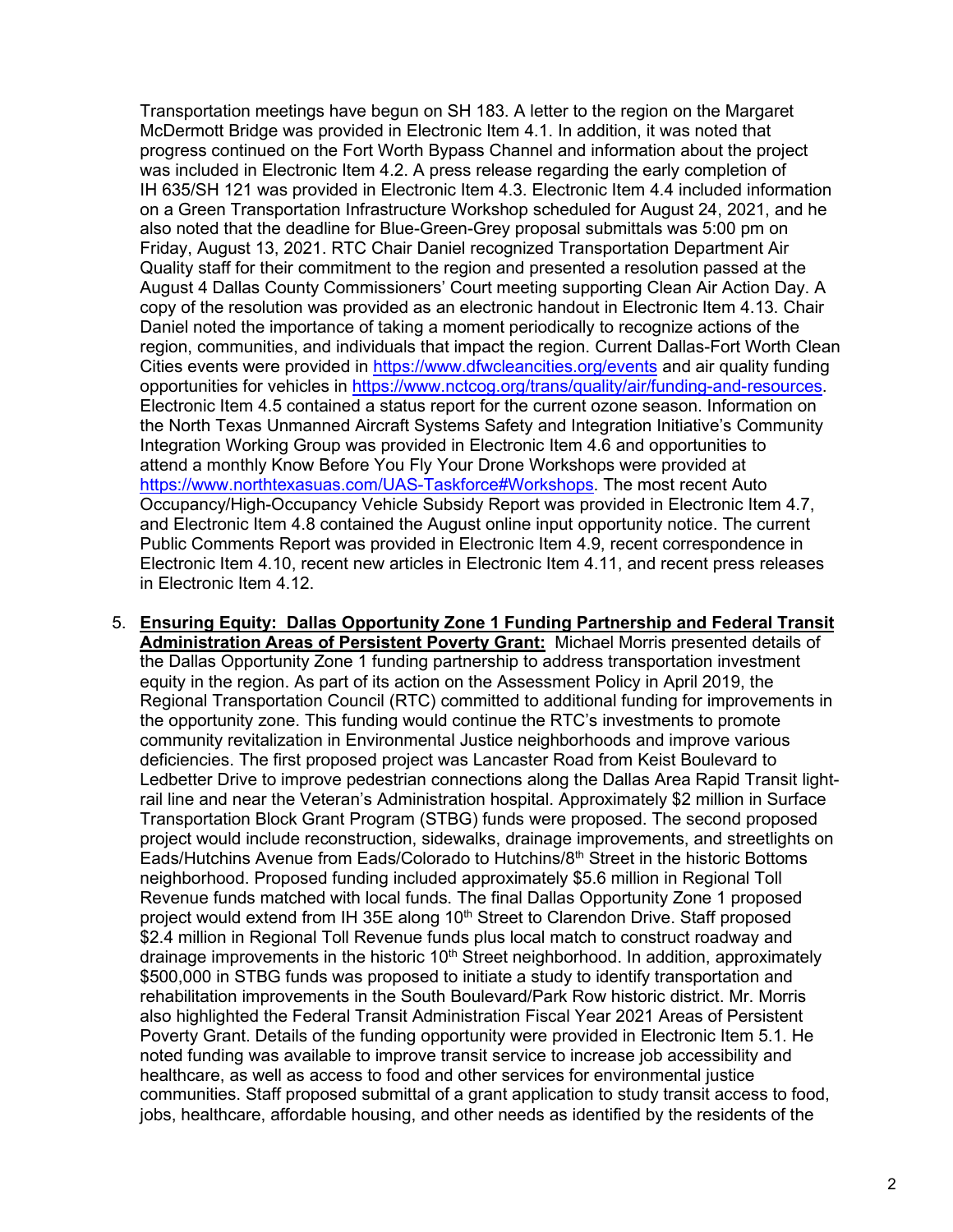76104 zip code in southeast Fort Worth. This zip code is an area of persistent poverty as well as a food desert and was identified by University of Texas Southwestern Medical Center as having the lowest life expectancy of any zip code in the state. The schedule for these efforts was highlighted. Details were provided in Electronic Item 5.2. Cara Mendelsohn thanked staff for their efforts and advocacy to ensure citizens in areas of persistent poverty and the Dallas Opportunity Zone 1 receive the resources needed to improve their quality of life. Gyna Bivens also noted that while the designation of the 76104 zip code has not been uplifting to the community, the attention focused on the community through the grant proposal was worth celebrating. Rick Grady also thanked staff and members for their focus on underserved areas and the elimination of barriers. A motion was made to approve the partnership with the City of Dallas for Opportunity Zone 1 and the proposed Federal Transit Administration Area of Persistent Poverty Program grant application, including the use of Regional Transportation Development Credits as match, outlined in Electronic Item 5.2. Action also included approval for staff to bring back Phase 2 recommendations in Fort Worth zip code 76104 to the Regional Transportation Council and to administratively amend the Transportation Improvement Program/Statewide Transportation Improvement Program and other administrative /planning documents as needed. Gyna Bivens (M); Rick Grady (S). The motioned passed unanimously.

6. **2021 Incident Management Freeway Blocking Equipment Call for Projects:** Sonya Landrum presented a request to fund the regional Incident Management Freeway Blocking Equipment Call for Projects (CFP). This proposed CFP is an extension of the Incident Blocking Pilot Project that was a part of the 2020 Incident Management Equipment Purchase Call for Projects approved by the Regional Transportation Council (RTC) in July 2020. As part of the pilot project, three agencies received a total of \$132,000 in Regional Toll Revenue (RTR) funds to purchase blocking equipment that would assist in improving the safety of first responders at crashes along high-speed roadways. Based on local government interest and new requests received since the pilot project was initiated, staff proposed that \$1 million be made available through a new 2021 Incident Management Freeway Blocking Equipment Call for Projects. Public sector agencies in the 10-county nonattainment area are eligible to submit applications for the purchase of scene management blocking equipment such as crash attenuators, barriers, and cushions. Personnel, staff chargers and the purchase of fire trucks/engines are not eligible. As standard practice, fire trucks have been used for blocking purposes when first responders are responding to crashes along high-speed roadways, however the use of blocking equipment should minimize the need for the use of fire trucks in the incident scene strictly for blocking purposes. As part of the call, projects submittals that place blocking equipment on non-fire truck vehicles will be scored higher than equipment placed on fire trucks when ranking projects. Project scoring criteria included Traffic Incident Management (TIM) training attendance, crash data jurisdiction, adoption of an incident management resolution, adoption/implementation of regional performance measure standard definitions, and explanation of how equipment will be used to mitigate crashes. The schedule for this effort was highlighted. Based on the schedule, it was anticipated that agencies would be able to purchase equipment by winter 2022. Details were provided in Electronic Item 6. A motion was made to approve the allocation of \$1 million in Regional Toll Revenue funding to implement the 2021 Incident Management Freeway Blocking Equipment Call for Projects. Action included approval directing staff to administratively amend the Transportation Improvement Program, Statewide Transportation Improvement Program and other administrative/planning documents as needed. Rick Grady (M); Richard E. Aubin (S). The motion passed unanimously.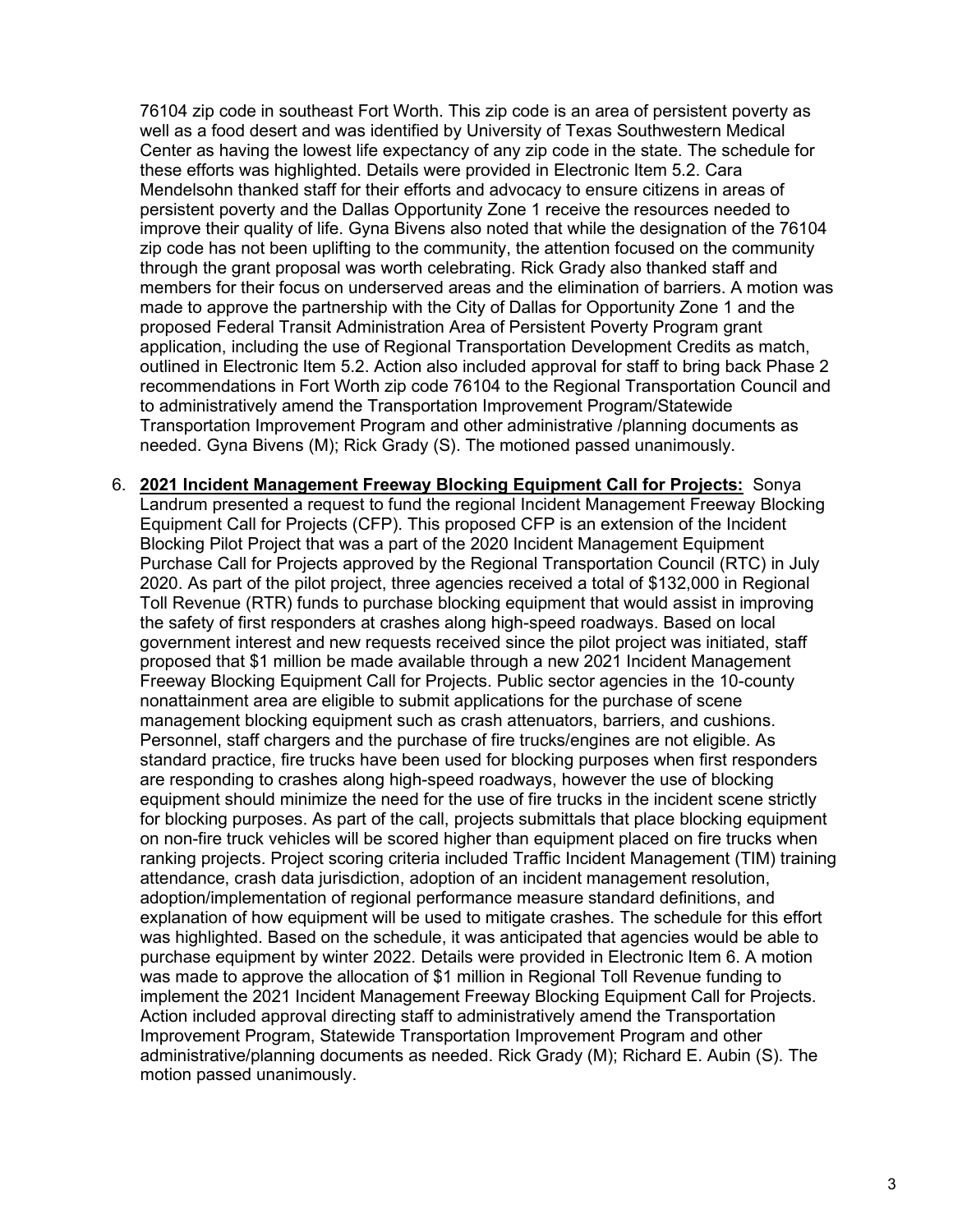- 7. **Supplemental Environmental Project Funding Recommendation for Comprehensive Air Quality Planning:** Lori Clark presented funding recommendations for the North Central Texas Clean School Bus Program which is approved by the Texas Commission on Environmental Quality (TCEQ) as a third-party initiative under its Supplemental Environmental Project (SEP). Contributions are received as a result of TCEQ enforcement actions against an organization that commits an air quality violation and are received for the region's Clean School Bus Program for the replacement of 2002 or older diesel school buses. She noted approximately \$275,000 was available for school districts operating in the 10-county Dallas-Fort Worth ozone nonattainment area. Staff identified 12 independent school districts (ISDs) in the 10-county ozone nonattainment area who had eligible model year diesel school buses and solicited interest in school bus replacement projects. Requests were received from Kemp ISD and Cedar Hill ISD. A total of three school bus replacements met funding requirements and staff recommended award of up to \$89,600 in SEP funds for Kemp ISD to replace one diesel school bus with one new diesel school bus and up to \$216,000 in SEP funds for Cedar Hill ISD to replace two diesel school buses with two new propane school buses. Ms. Clark noted that a slightly higher level of funding was proposed for propane buses because of their increased emission reduction. In addition, she noted that the available \$275,000 falls short of fully funding the proposed projects and that SEP contributions are received on a regular basis. Staff recommended assigning any additional SEP funds received to cover the shortfall in funding. She also noted staff would be negotiating a new SEP agreement with the TCEQ to allow the region to continue to take advantage of this type of funding in a way that benefits a broader spectrum of the region. The schedule for this effort was reviewed and Ms. Clark noted this effort supports the air quality emphasis areas for high emitting vehicles/equipment and energy/fuel use, the federal performance measure for air quality, as well as Mobility Plan policies. Details were provided in Electronic Item 7. A motion was made to fund up to \$89,600 in Supplemental Environmental Projects funds for Kemp ISD to replace one diesel school bus and up to \$216,000 in SEP funds for Cedar Hill ISD to replace two diesel school buses. Action included approval to apply additional SEP contributions to the awards to cover the shortfall in currently available funds. Barry L. Gordon (M); Clay Lewis Jenkins (S). The motion passed unanimously.
- 8. **Advanced Transportation and Congestion Management Technologies Deployment Initiatives Grant Program:** Thomas Bamonte provided an overview of a request for regional support for the City of Fort Worth's application for a grant under the United States Department of Transportation (US DOT) 2021 Advanced Transportation and Congestion Management Technologies Deployment (ATCMTD) Grant Program. Through the grant program, \$60 million is available for transportation technology projects. Details of the grant opportunity were provided in [https://www.grants.gov/web/grants/view](https://www.grants.gov/web/grants/view-opportunity.html?oppId=334272)[opportunity.html?oppId=334272.](https://www.grants.gov/web/grants/view-opportunity.html?oppId=334272) The City of Fort Worth has proposed submittal of a grant application for a project on the North Tarrant Express (NTE) corridors (I-35W/SH 180), which will include a variety of connected vehicle technologies and infrastructure upgrades to improve safety and operations for all road users and provide a supportive operational environment for the operation of automated and connected vehicles. He highlighted the proposed budget of \$14 million and noted that \$2 million in regional support was requested. The project extends on IH 35W from north of IH 30 to US 81/US 287 and eastwards on IH 820 and SH 121/SH 183. Communication technology will be included in the corridor with a goal to provide information about roadway hazards to motorists and the driving systems of automated vehicles. The project will include all lanes (managed, general purpose, and frontage) with emphasis on several intersecting arterials with bike/pedestrian improvements. In addition to technology elements, there will be emphasis on infrastructure improvements such as enhanced striping, enhancements to dynamic message signs, and the use of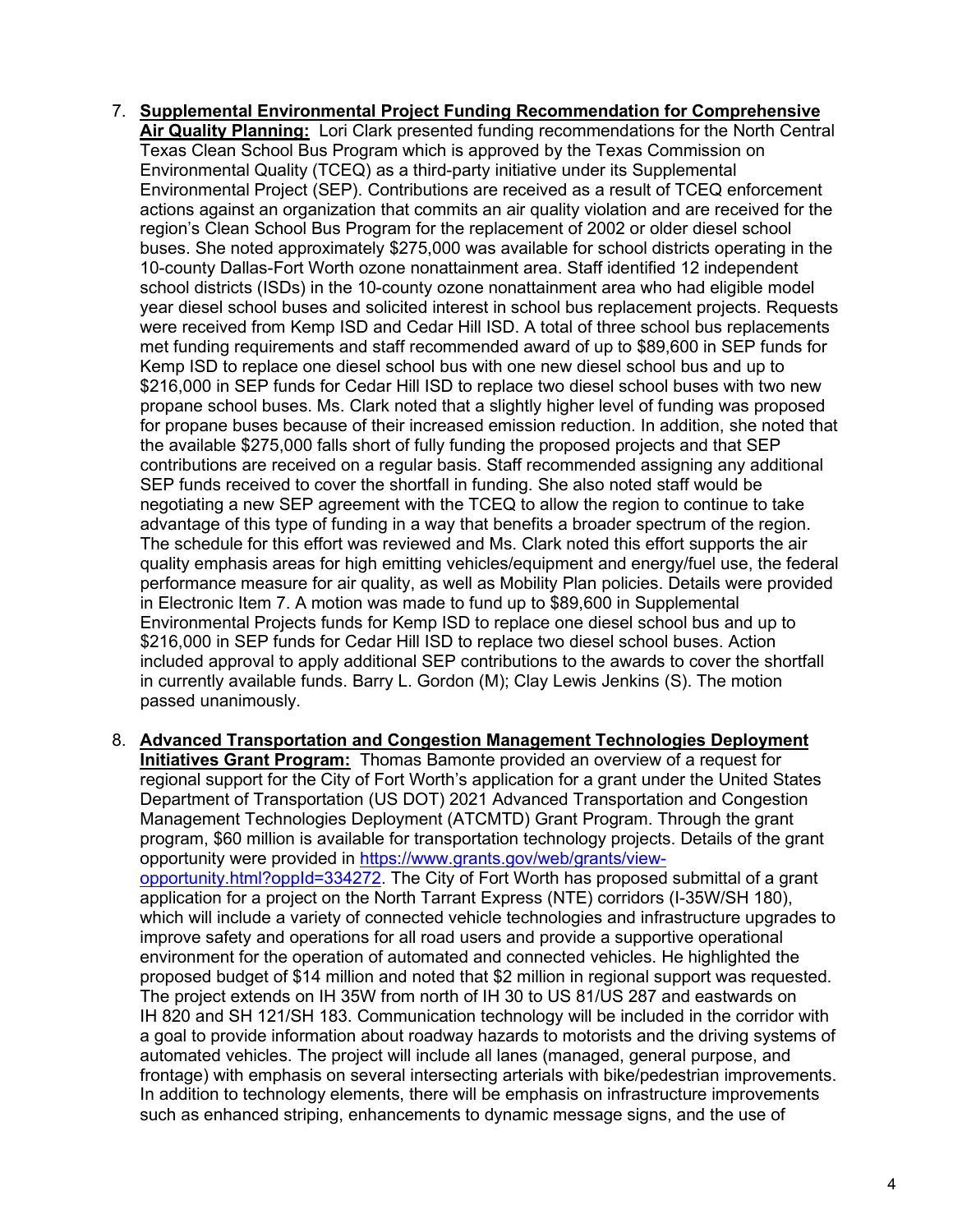sensors in various barriers and guiderails that will detect incidents faster, improving operations and safety. A motion was made to approve up to \$2 million in Regional Toll Revenue funds in support of the City of Fort Worth's application for the FY2021 ATCMTD Grant Program, if selected. Action also included approval to authorize staff to take all necessary and appropriate steps to advance funding and provide technical support to the City of Fort Worth and other project partners to help ensure successful delivery of the project for the region. T. Oscar Trevino Jr. (M); Mike Leyman (S). The motion passed unanimously.

- 9. **Regional Automated Transportation System Guidelines Development:** Brendon Wheeler provided information on the Regional Automated Transportation System (ATS) Guidelines Development Project, part of the regional people mover initiative in Mobility 2045. The purpose of this initiative is to develop homogenous regional infrastructure and next generation ATS technologies that will provide first and last mile applications for both passengers and goods. Previous and current generation infrastructure in the region include Skylink at the Dallas Fort Worth International Airport and the Las Colinas Area Personal Transit system. Next generation people movers are expected to be systems that are not confined to proprietary guideway systems and that have the flexibility for expansion and change in operation opportunities. As part of Mobility 2045, staff has analyzed and compiled potential sites for ATS deployment throughout the region. The people movement side will focus on passenger circulator systems in denser urbanized developments and goods movement may focus more on sites such as inland ports, intermodal centers or other type of industrialized applications. Previous work by North Central Texas Council of Governments staff was highlighted, which included two studies that helped provide the foundation for the ATS Guidelines Development Project. Key elements of the ATS Guidelines Development Project are to evaluate and short list ATS technologies focused on people and goods, develop standardized designs and guidelines for an elevated guideway system, and to evaluate wireless vehicle charging technologies that could be incorporated into the pavement to charge vehicles as they are moving. As part of the project, staff has procured consultant assistance through Lea + Elliot. This guidelines development project provides the foundation for follow-on, site-specific efforts such as those identified in the COVID-19 Infrastructure Round 3 funding program approved in November 2020 as part of \$11 million set aside for Tarrant County goods movement ATS engineering and construction, as well as \$10 million for a Midtown People Mover system. Staff will continue to provide updates to the Council and the technical committee in the future. Michael Morris discussed two previous pilot studies and noted focus is now on the new Mobility Plan and future potential sites. Technology to recharge vehicles while traveling may be brought back to the Council in the near future. He encouraged members to work with North Central Texas Council of Governments staff as it works to advance the new locations as part of the Mobility 2045 Update. RTC Vice Chair Duncan Webb noted he was supportive of this initiative and mentioned areas in Collin County at which the technology may be beneficial. Mr. Morris requested that RTC Vice Chair Webb contact Mobility Plan staff about future locations.
- 10. **Status Report on Texas Volkswagen Environmental Mitigation Program Funding:** Lori Clark provided an update on the progress of Volkswagen Settlement activities. As a reminder, the State of Texas received approximately \$200 million through the Texas Volkswagen Environmental Mitigation Program, which was split among seven geographic areas of the state with the Dallas-Fort Worth (DFW) region being one of them. In addition, some funding was set aside for statewide distribution of electric vehicle charging stations. An overview of Volkswagen Settlement funding programs that recently closed was provided. Ms. Clark noted that for each of the programs, the DFW region submitted the greatest number of applications and requested all funding made available to the region. Additional information was provided in Electronic Item 10.1. Nearly \$40 million was left available in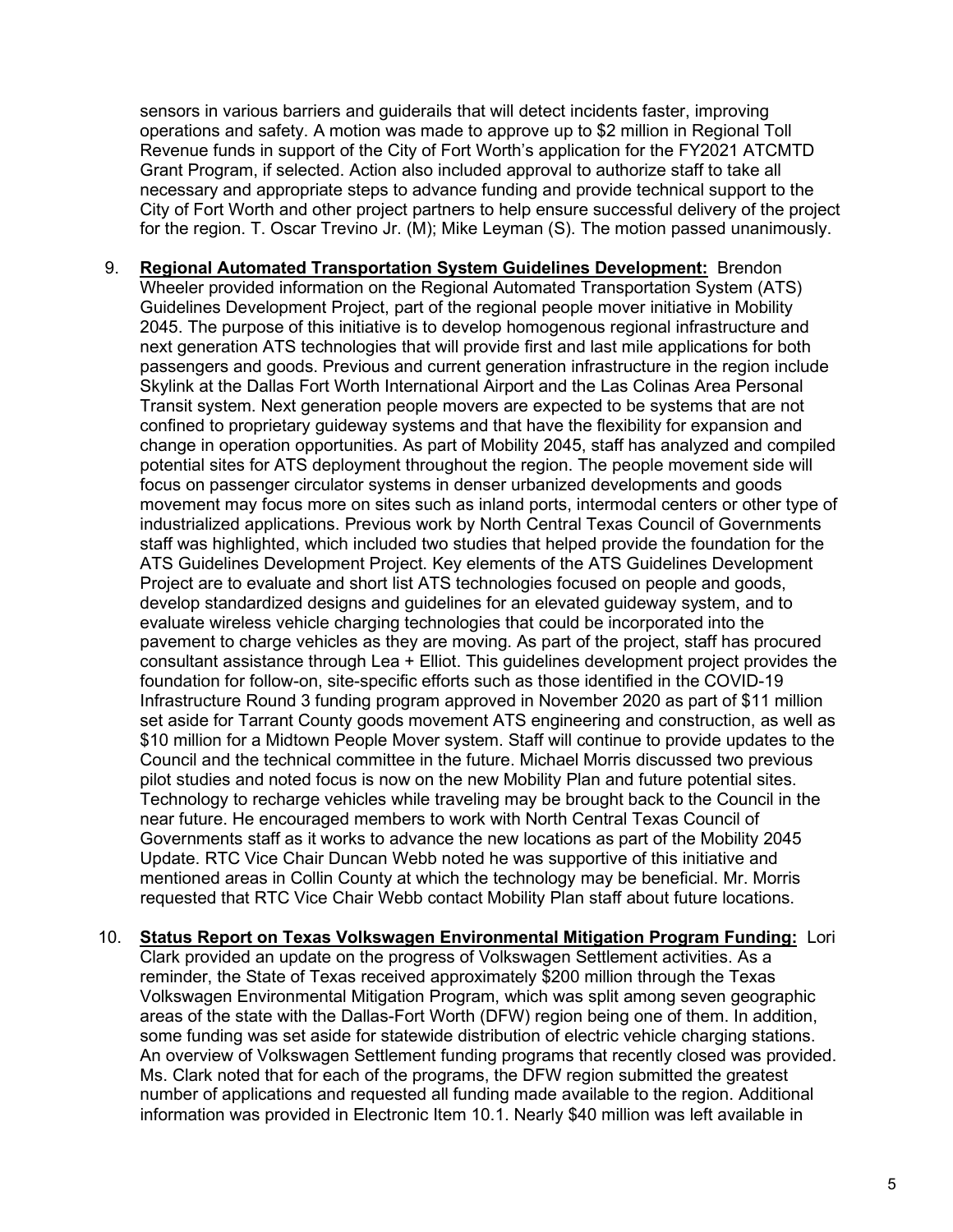other parts of the state and the North Central Texas Council of Government has been vocal that the region was not allocated its fair share of the funding based on the State's proposal to allocate funding. Comments were recently submitted to the Texas Commission on Environmental Quality (TCEQ) as it anticipates the next cycles of funding under this program, including criteria that may help ensure the best projects are selected, encouraging how TCEQ may distribute remaining funds from previous funding cycles, and also encouraging funds to be used for zero emission vehicle projects. A copy of the correspondence and accompanying analyses was provided in Electronic Item 10.2. Ms. Clark also highlighted an ongoing funding opportunity for Level 2 electric vehicle charging stations. She noted the number of applications submitted statewide and that access to this type of infrastructure is increasing. The deadline for funding is September 9 and more than \$6 million remained available. Members were asked to share information with their workplaces and to help ensure that property owners are aware of the opportunity. Most of the electric vehicle charging happens at home and those living in multifamily properties must rely on the property owner or workplace to provide an opportunity for vehicle charging. Additional information was available at www.dfwcleancities.org/workplacecharging and www.dfwcleancities.org/multifamily. Members were also encouraged to consider properties where these types of charging stations could add value within their organizations such as libraries, parks, community centers, etc.

11. **North Texas Regional Integration of Sustainability Efforts Coalition:** Tamara Cook presented information regarding the North Texas Regional Integration of Sustainability Efforts (RISE) Coalition, an advisory committee of the North Central Texas Council of Governments (NCTCOG) focused on regional sustainability and environmental initiatives. Key topics for Fiscal Year 2021 were highlighted and it was noted that NCTCOG and member cities have focused their efforts and resources on two programs. The first effort, Regional Emissions Assessment, is a regional greenhouse gas (GHG) inventory being developed in conjunction with ICLEI and Jenny Narvaez of the Transportation Department is leading efforts to develop the first GHG inventory in the region. Ms. Narvaez is also leading the effort to develop a tool kit of strategies to reduce various emissions in the region through the Emissions Impact Analysis and Mitigation/Adaption Strategy Development effort. Ms. Cook noted focus on the Urban Heat Island Reduction Strategy and Food Diversion and Waste Reduction Programs will begin in the next fiscal year. Current voting members of the RISE Coalition were highlighted, and local governments interested in discussing sustainability on a region level were encouraged to join. Participation is open to local governments eligible for membership in NCTCOG. She noted that the Bylaws are structured to include non-voting membership options for the private sector, universities, non-profits, and others. In-person meetings are held quarterly, with the next meeting schedule for October 15, 2021. Ms. Cook presented some additional information on the NCTCOG Greenhouse Gas Emissions Inventory Program. A regional call for cities interested in participating in a GHG emissions inventory cohort was recently completed. The call was opened to cities only because the ICLEI software (ClearPath) is not designed for operational formats other than that of a city government. Ten cities submitted interest and will begin training in August/September. Additional information was provided in Electronic Item 11 and at https://www.nctcog.org/envir/development-excellence/rise-coalition. Michael Morris noted this would be a great opportunity for the region to lead in sustainability efforts and encouraged members interested in joining to contact staff. Gyna Bivens asked if collateral pieces were available to local governments. Mr. Morris noted that staff would provide information to Ms. Bivens.